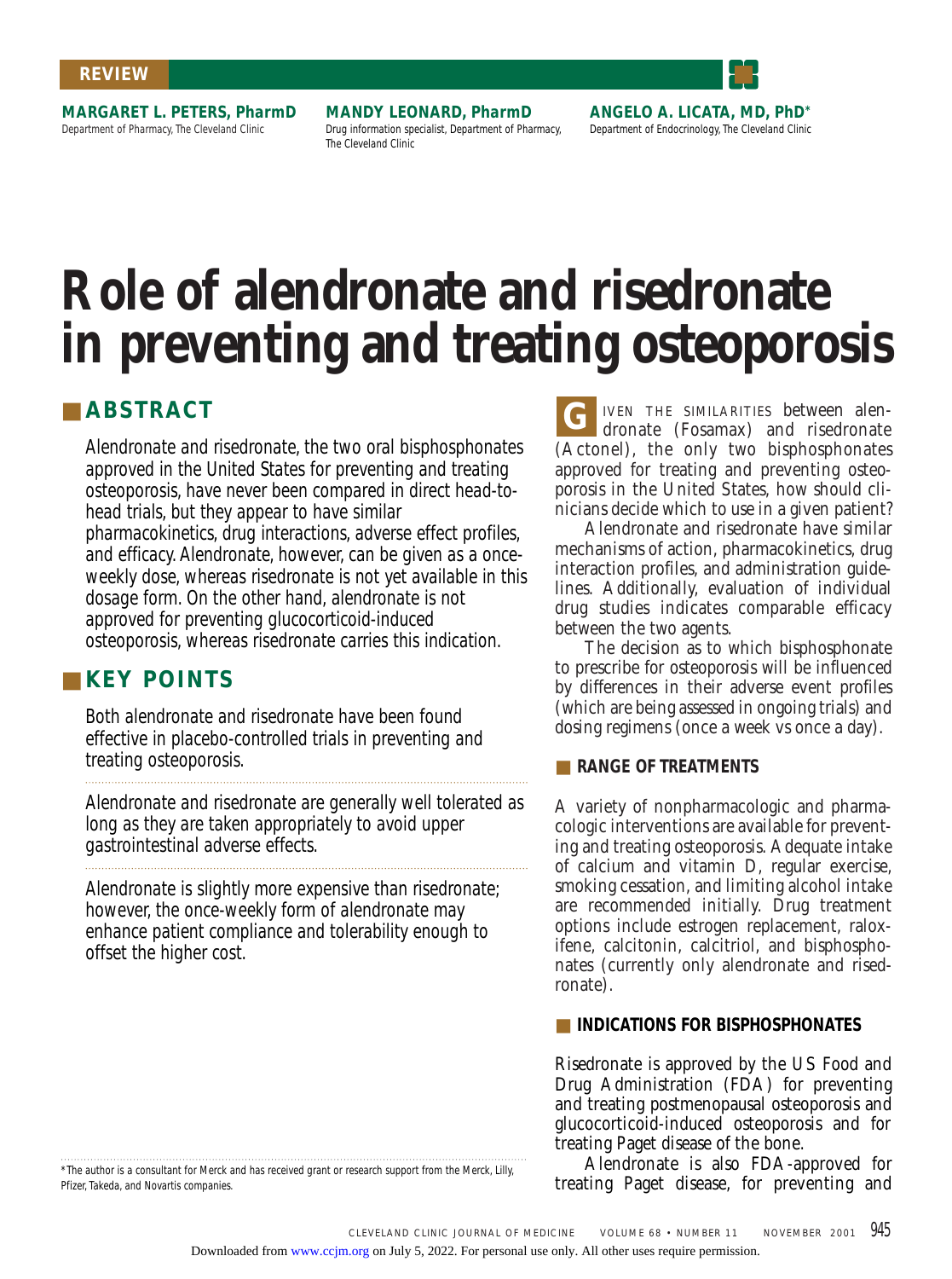# **Studies of alendronate and risedronate in preventing postmenopausal osteoporosis**

#### **Studies with risedronate**

**Investigators:** Hooper et al2

- **Patients:** 383 postmenopausal women 6 to 35 months after onset of menopause
- **Treatments:** Placebo, risedronate 2.5 mg once daily, or risedronate 5.0 mg once daily for 2 years, in addition to 1 g once daily of calcium; prior or current estrogen use was not recorded
- **Results:** Increased bone mineral density in the lumbar spine, femoral neck, and trochanter with 5.0 mg/day vs baseline  $(P < .05)$  and vs placebo  $(P < .05)$

**Adverse effects:** Similar incidence of esophagitis and esophageal lesions in all three treatment groups

**Investigators:** Fogelman et al3

**Patients:** 543 postmenopausal women, onset of menopause within 2 years **Treatments:** Placebo, risedronate 2.5 mg once daily, or risedronate 5.0 mg once daily for 2 years **Results:** Increased bone mineral density in the lumbar spine, femoral neck, and trochanter with risedronate 5.0 mg/day vs baseline (*P* not reported) and vs placebo (*P* < .001) **Adverse effects:** Similar in the risedronate and placebo groups, even in patients

with previous or active GI disease

#### **Study with alendronate**

**Investigators:** McClung et al<sup>4</sup>

- **Patients:** 447 postmenopausal women 6 to 36 months after onset of menopause who could have taken estrogen in the past year
- **Treatments:** Placebo or alendronate 1 mg, 5 mg, 10 mg, or 20 mg once daily for 3 years **Results:** Increased bone mineral density in the femoral neck and in the total hip with
- alendronate 5 mg/day vs baseline (*P* < .05); increased bone mineral density in the lumbar spine, femoral neck, and trochanter with alendronate 5 mg/day vs placebo (*P* < .001)

**Adverse effects:** Similar to placebo for all alendronate dosages

treating postmenopausal osteoporosis, and for treating glucocorticoid-induced osteoporosis—but not for *preventing* glucocorticoidinduced osteoporosis.

#### **EXECUTE MECHANISM OF ACTION**

The mechanism of action of bisphosphonates is not fully understood. Experimental and clinical studies show that at the tissue level they inhibit bone resorption and bone turnover without directly suppressing bone formation, resulting in increased bone mass and mineralization.

Some experts suggest that bisphosphonates work by inhibiting osteoclast formation, recruitment, and activity, or by reducing the life span of osteoclasts by inducing apoptosis.

Bisphosphonates may also act intracellular-

ly, by inhibiting enzymes in the cholesterol metabolism pathway, protein-tyrosine phosphatases, or osteoclast vacuolar H+,K+-transporting adenosine triphosphatase. To date, however, we have no evidence of receptormediated bisphosphonate action.1

#### ■ **PHARMACOKINETICS: LOW ABSORPTION, NO METABOLISM, RENAL EXCRETION**

The mean oral bioavailability of both alendronate and risedronate is very low and is reduced even further when taken with food, requiring that patients take these drugs at least 30 minutes before the first food, beverage (other than water), or medication of the day.

Upon absorption, the bisphosphonates are distributed into the bone. We have no evidence of systemic metabolism of alendronate or rised-

**Alendronate and risedronate should be taken at least 30 minutes before food**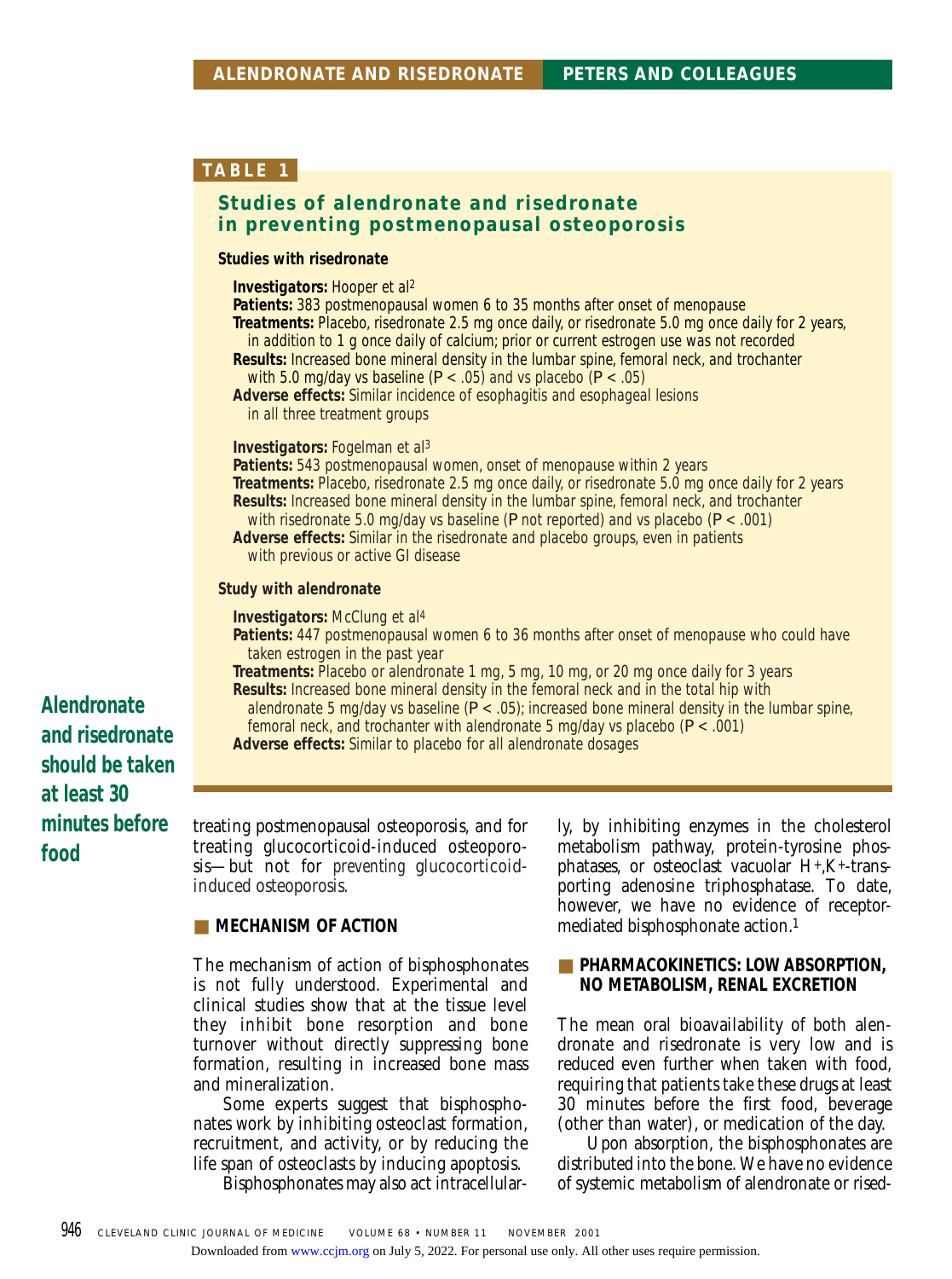# **Studies of alendronate and risedronate in treating postmenopausal osteoporosis**

#### **Studies with risedronate**

**Investigators:** Harris et al5

**Patients:** 2,458 postmenopausal women with one or more vertebral fractures and no estrogen use in the past month

**Treatments:** Placebo or risedronate 2.5 mg once daily or risedronate 5.0 mg once daily for 3 years **Results:** Incidence of new vertebral fractures 11.3% with risedronate 5 mg/day vs 16.3% with placebo (*P* = .003); incidence of nonvertebral fractures 5.2% with risedronate 5 mg/day vs 8.4% with placebo  $(P = .02)$ ; increase in bone mineral density in the lumbar spine, femoral neck, and trochanter with risedronate 5 mg/day vs baseline (*P* < .05) and vs placebo (*P* < .05) **Adverse effects:** Similar incidence of upper GI events in risedronate and placebo groups

**Investigators:** Reginster et al6

**Patients:** 1,226 postmenopausal women with two or more vertebral fractures and no estrogen use within the past 3 months

**Treatments:** Placebo, risedronate 2.5 mg once daily, or risedronate 5.0 mg once daily for 3 years **Results:** Incidence of new vertebral fractures 18% with risedronate 5 mg/day vs 29% with placebo (*P* < .001); incidence of nonvertebral fractures 10.9% with risedronate 5 mg/day vs 16% with placebo  $(P = .06)$ ; bone mineral density in the lumbar spine, femoral neck, and trochanter increased with risedronate 5 mg/day vs baseline (*P* < .05) and vs placebo (*P* < .001)

**Adverse effects:** Similar incidence of adverse GI effects with risedronate vs placebo

#### **Study with alendronate**

**Investigators:** Black et al7

**Patients:** 2,027 postmenopausal women with one or more vertebral fractures and no estrogen use within the past 6 months

**Treatments:** Alendronate 5 mg once daily (later increased to 10 mg once daily) or placebo for 3 years **Results:** Incidence of vertebral fractures 8% with alendronate 10 mg/day vs 15% with placebo (*P* < .001); incidence of nonvertebral fractures 11.9% with alendronate 10 mg/day vs 14.7% with placebo  $(P = .063)$ ; increased bone mineral density in the lumbar spine, femoral neck, total hip, and trochanter in the alendronate 10 mg/day group vs placebo (*P* < .001) **Adverse effects:** No significant differences in upper GI events between treatment and placebo groups

**Bisphosphonates are contraindicated in patients with hypocalcemia**

ronate. About 50% of both drugs is excreted unchanged in the urine within 24 to 72 hours.

# ■ **EFFICACY IN CLINICAL TRIALS**

To date, no clinical trial has directly compared the efficacy of alendronate and risedronate in osteoporosis treatment and prevention. Nevertheless, placebo-controlled studies of each agent individually indicate that both are effective and well tolerated in preventing postmenopausal osteoporosis (**TABLE 1**),2–4 treating postmenopausal osteoporosis (**TABLE <sup>2</sup>**),5–7 and in glucocorticoid-induced osteoporosis  $(TABLE 3)$ .  $8-10$ 

# ■ **CONTRAINDICATIONS**

Alendronate and risedronate are contraindicated in patients with:

- Hypocalcemia
- Known hypersensitivity to any component of the product
- Inability to stand or sit upright for at least 30 minutes
- Abnormalities of the esophagus that delay esophageal emptying, such as stricture or achalasia
- Renal impairment (creatinine clearance < 30 mL/minute for risedronate or < 35 mL/minute for alendronate).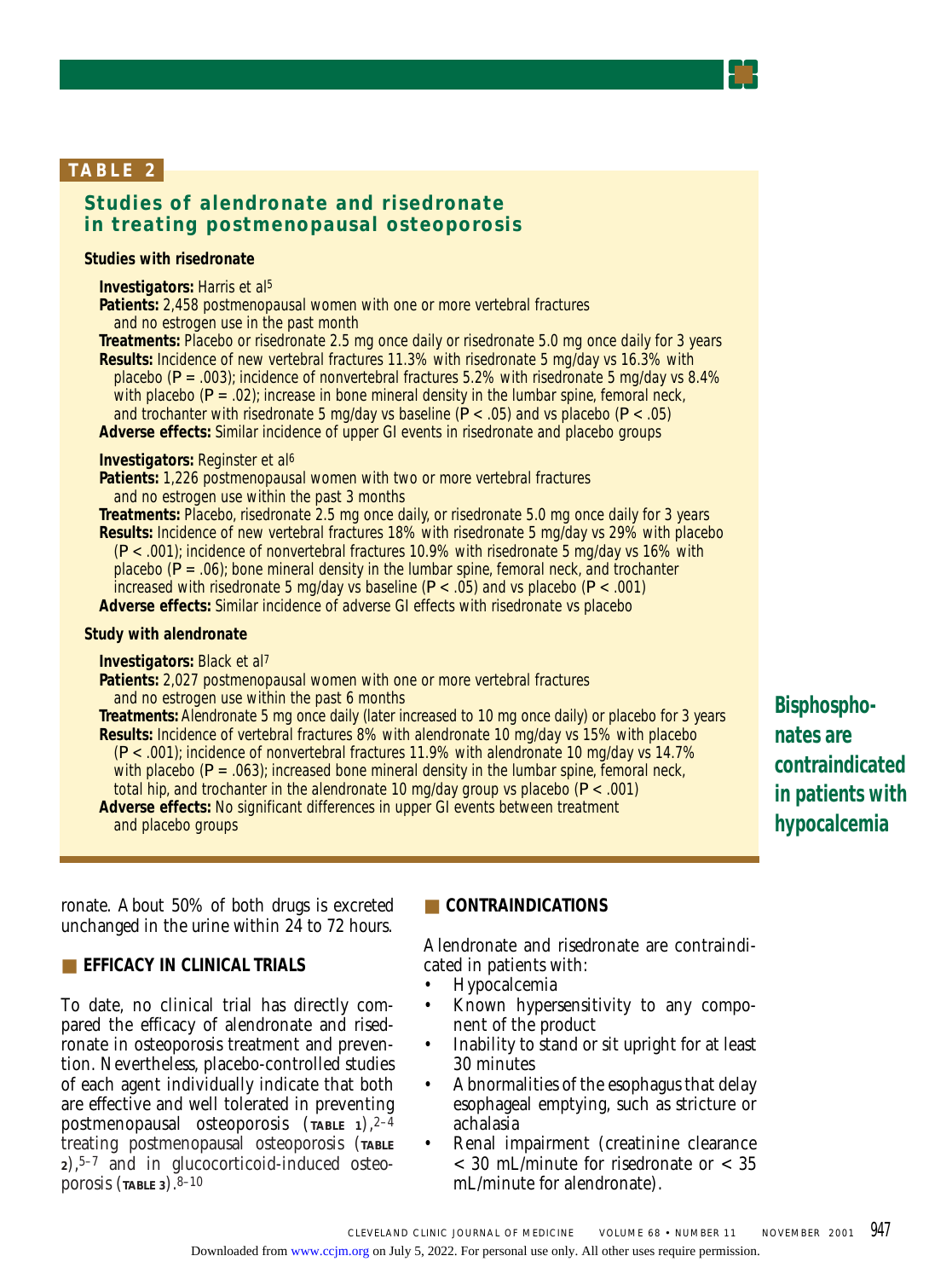# **Studies of alendronate and risedronate in preventing and treating glucocorticoid-induced osteoporosis**

#### **Studies with risedronate**

**Investigators:** Cohen et al8

- **Patients:** 224 men and women ages 18 to 65 who had begun long-term prednisone therapy
- (7.5 mg or more per day) within the past 3 months and had not used estrogen within the past year **Treatments:** Risedronate 2.5 mg or 5.0 mg once daily or placebo for 1 year
- **Results:** Significant change in bone mineral density of the lumbar spine in both risedronate groups vs baseline (*P* not recorded); increased bone mineral density in the lumbar spine, femoral neck, and trochanter with risedronate 5 mg/day vs placebo (*P* < .001)

**Adverse effects:** Similar incidence in all three groups

#### **Investigators:** Reid et al9

**Patients:** 290 men and women who had been on long-term prednisone therapy (7.5 mg or more per day) or equivalent for more than 6 months and had not used oral estrogen in the past 6 months **Treatments:** Risedronate 2.5 mg or 5.0 mg once daily or placebo for 1 year

- **Results:** Increased bone mineral density in the lumbar spine, femoral neck, and trochanter with risedronate 5 mg/day vs baseline (*P* < .001) and vs placebo (*P* < .05); incidence of vertebral fractures 5% with risedronate 5 mg/day vs 15% with placebo (*P* = .042)
- **Adverse effects:** Similar incidence of upper GI events in the risedronate 5 mg/day and placebo groups

#### **Study with alendronate**

**Investigators:** Saag et al<sup>10</sup>

- **Patients:** 477 men and women who had been taking prednisone (7.5 mg/day or more) or an equivalent for at least 4 months and could have used estrogen
- **Treatments:** Alendronate 5 mg once daily or 10 mg once daily or placebo for 12 months **Results:** Increased bone mineral density in the lumbar spine, femoral neck, trochanter, and total
- body with alendronate 10 mg/day vs baseline (*P* < .01) and vs placebo (*P* < .01)
- **Adverse effects:** No difference in serious adverse events among the three groups; a small increase in nonserious upper GI effects occurred with alendronate 10 mg/day

■ **CAUTIONS: CHILDREN, PREGNANCY, LACTATION**

Alendronate and risedronate have not been tested in children younger than 18 years.

In pregnancy, both drugs are rated as risk category C—ie, adverse fetal effects have been shown in animals, but no human data are available. In animal studies, neonates born to mothers receiving alendronate or risedronate demonstrated decreased body weight and incomplete ossification of vertebral, sternal, and skull bones. Hypocalcemia and increased mortality in pregnant rats were also observed. Therefore, alendronate and risedronate should be used during pregnancy only if the potential benefit justifies the potential risks to the mother and fetus.

It is not known if alendronate and risedronate are excreted in human milk. Therefore, caution should be exercised when giving either drug to nursing women.

#### ■ **HOW COMMON ARE UPPER GI ADVERSE EFFECTS?**

Bisphosphonate-induced upper GI adverse events are commonly cited, but the risk may be overstated and more associated with inappropriate administration. The probable mechanism for such effects is local irritation.

Another possibility is that people with osteoporosis have a high incidence of upper GI complaints even without taking bisphosphonates. Indeed, in clinical trials, similar numbers of patients receiving placebo report-

# **Avoid using these drugs in pregnant and nursing women**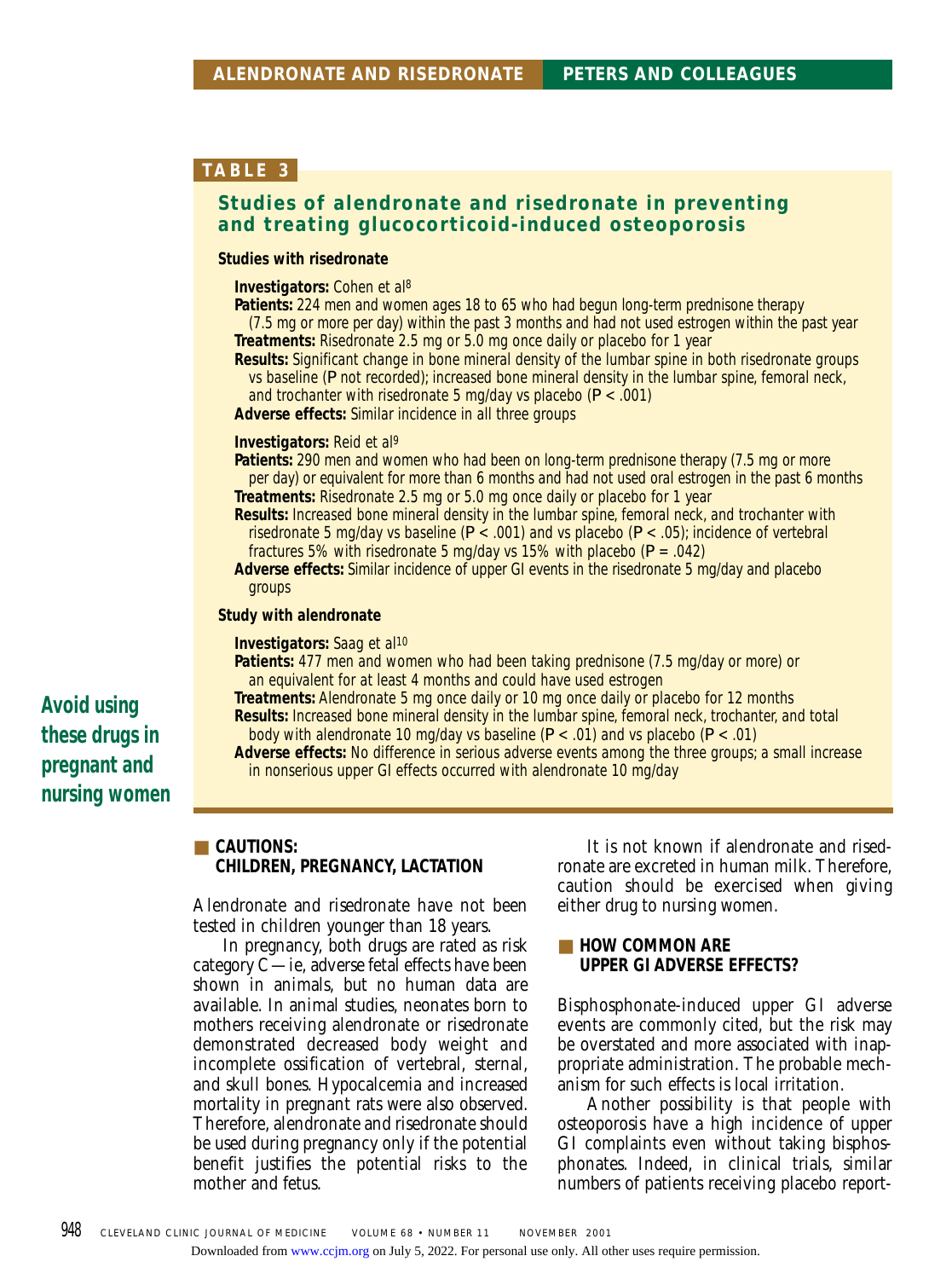ed upper GI adverse effects as did patients receiving active drug.

Miller et al<sup>11</sup> addressed this issue in a placebo-controlled trial of alendronate rechallenge in 172 postmenopausal women with osteoporosis, all of whom had stopped taking alendronate because of adverse upper GI events that occurred while taking the drug. After 8 weeks of rechallenge therapy, 14.5% of patients receiving alendronate and 17.3% of patients receiving placebo had stopped treatment because of upper GI complaints, including abdominal pain (29.6%), acid regurgitation (25.9%), nausea (18.5%), and gastroesophageal reflux (11.1%). The investigators suggested that upper GI complaints reported during alendronate therapy reflected a high background incidence of upper GI complaints rather than an adverse effect of alendronate.11

In another study, conducted by Adachi et al,12 66 postmenopausal women who had previously stopped taking alendronate because of upper GI adverse effects received either risedronate 5 mg daily or placebo. After 3 months, 16.1% of patients had stopped taking placebo, compared with 11.4% of patients receiving risedronate. The investigators concluded that risedronate is as well tolerated as placebo in patients who cannot tolerate alendronate.

#### **Are there any differences**

#### **in GI adverse effects?**

Lanza et al<sup>13</sup> assessed the effects of alendronate and risedronate on the incidence of gastric ulcers and on the esophageal and gastroduodenal mucosa in 515 postmenopausal women age 40 and older. Patients received either risedronate 5 mg/day or alendronate 10 mg/day for 14 days, while abstaining from alcohol, smoking, and nonsteroidal antiinflammatory drugs.

Gastric ulcer, defined as a break of at least 3 mm in the gastroduodenal mucosa extending through the muscularis mucosa, was observed endoscopically in 4.1% of the risedronate group vs 13.2% of the alendronate group (*P* < .001). The investigators concluded that at doses used for osteoporosis treatment, risedronate was associated with a significantly lower incidence of gastric ulcers than alendronate.

However, this study had several drawbacks: it was a short-term study in healthy postmenopausal women and did not include a placebo group to determine the expected risks of gastric ulceration without intervention. The clinical relevance of the small asymptomatic ulceration observed remains unclear.14

Higher doses tested. Lanza et al<sup>15</sup> also assessed the potential of alendronate and risedronate to cause endoscopically observed upper GI mucosal irritation, using the highest approved doses (ie, those used in the treatment of Paget disease) and a scale for scoring mucosal erosions.

After a 28-day trial of alendronate 40 mg a day, risedronate 30 mg a day, placebo, or placebo with aspirin 650 mg four times a day for the last 7 days, patients taking risedronate and alendronate had comparable gastric and duodenal erosion scores, and these scores were significantly lower than those in patients taking aspirin.15 Esophageal erosion scores were comparable in all groups.

However, gastric ulcers (defined as larger, deeper endoscopic erosions) occurred in 3% of patients taking risedronate or alendronate, in 60% of patients taking aspirin, and in none of the patients in the placebo group. Adverse GI effects were reported by 12% in the alendronate group, 15% in the risedronate group, 35% in the aspirin group, and 22% in the placebo group.

The investigators concluded that alendronate and risedronate are generally well tolerated and that they pose a very low risk for clinically important gastric irritation, even at the highest dosages used.

#### ■ **MINIMAL DRUG INTERACTIONS**

Neither risedronate nor alendronate induces or inhibits the cytochrome P450 enzyme system, so interaction with other drugs is minimal. However, clinicians should note the following:

- Co-administration of calcium supplements, antacids, or oral medications with divalent cations interfere with absorption of risedronate and alendronate
- The concomitant use of aspirin and highdose alendronate should be avoided because of an increased incidence of upper GI adverse events in clinical trials.

**Upper GI adverse effects were similar to those of placebo**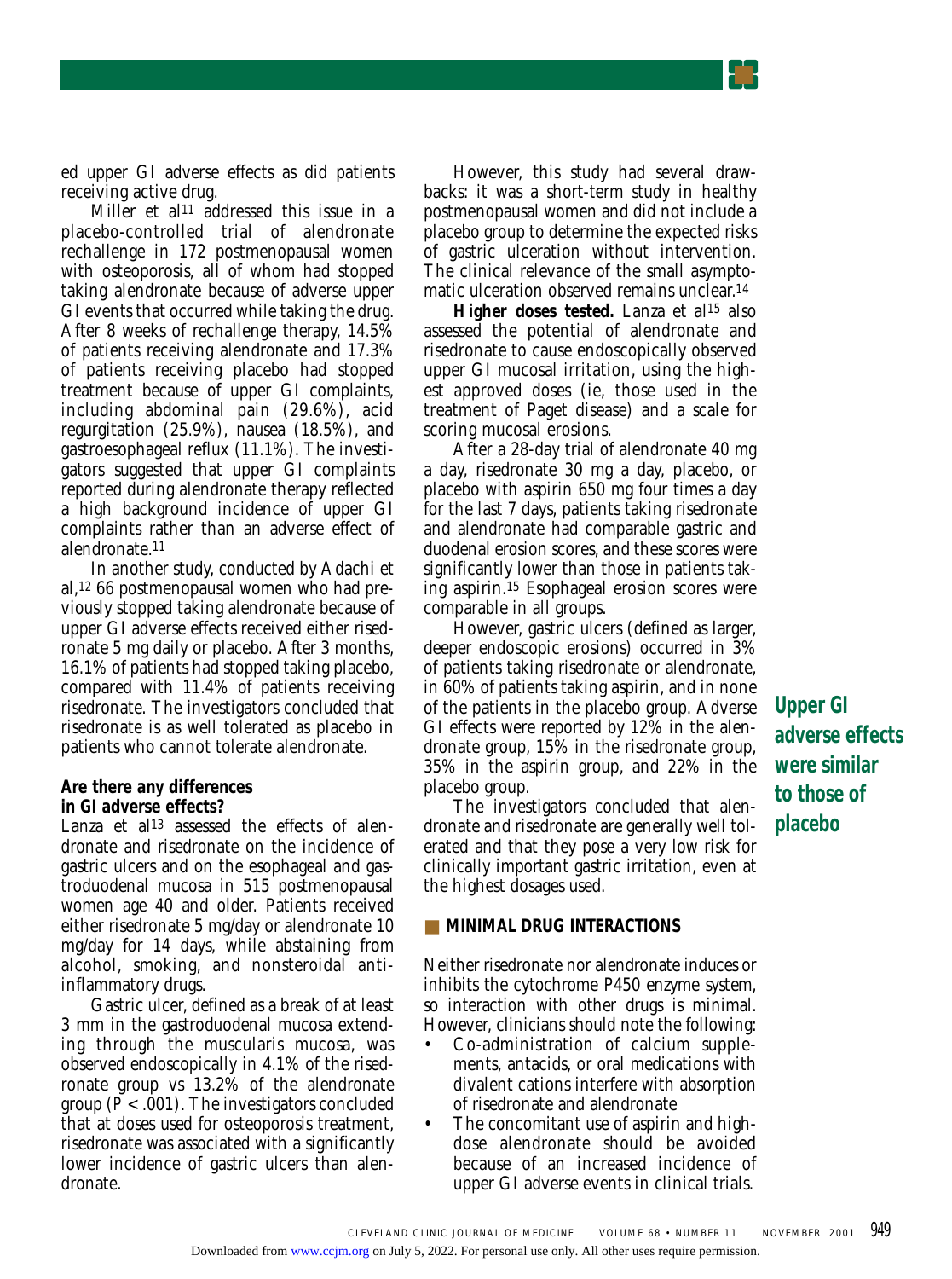# **Oral dosing recommendations for alendronate and risedronate**

| <b>INDICATION</b>                       | <b>ALENDRONATE</b>                       | <b>RISEDRONATE</b>               |
|-----------------------------------------|------------------------------------------|----------------------------------|
| Postmenopausal<br>osteoporosis          |                                          |                                  |
| Prevention                              | 5 mg once a day OR<br>35 mg once a week  | 5 mg once a day                  |
| Treatment                               | 10 mg once a day OR<br>70 mg once a week | 5 mg once a day                  |
| Glucocorticoid-<br>induced osteoporosis |                                          |                                  |
| Prevention                              | 5 mg once a day*                         | 5 mg once a day                  |
| <b>Treatment</b>                        | 5 mg once a day OR<br>10 mg once a dayt  | 5 mg once a day                  |
| Paget disease                           | 40 mg once a day<br>for 6 months         | 30 mg once a day<br>for 2 months |

\*Not FDA-approved for this indication

†If the patient is postmenopausal and is not taking estrogen

# **Avoid giving high-dose alendronate with aspirin**

### ■ **DOSAGE**

**TABLE 4** lists the dosing recommendations for risedronate and alendronate. The drugs should be given orally, at least 30 minutes before the first food or drink of the day other than water. The drugs should be swallowed while the patient is in an upright position and should be taken with a full glass of water. Patients should not lie down for 30 minutes after taking risedronate or alendronate.

#### **Once-weekly dosing**

Of note, Merck, Inc. recently received FDA approval to market two new dosage strengths of alendronate for once-weekly dosing: a 35 mg tablet for the prevention of postmenopausal osteoporosis and a 70-mg tablet for the treatment of osteoporosis.

This modified dosing schedule for treatment is based on a recent study by Schnitzer et al16 comparing the efficacy and safety of oral doses of alendronate 70 mg once a week  $(n =$ 519), 35 mg twice a week (n = 369), and 10 mg once every day  $(n = 370)$ . In a 1-year, double-

## **TABLE 5**

# **Average wholesale prices for alendronate and risedronate**

| <b>PRODUCT</b>     | <b>PER TABLET</b> | <b>PER MONTH</b>      |
|--------------------|-------------------|-----------------------|
| Alendronate        |                   |                       |
| 5 <sub>mg</sub>    | \$2.12            | $$63.60*$             |
| $10 \text{ mg}$    | \$2.12            | $$63.60*$             |
| 35 mg              | \$14.82           | \$59.271              |
| 40 mg              | \$5.30            | \$159.00#             |
| 70 mg              | \$14.82           | \$59.271              |
| <b>Risedronate</b> |                   |                       |
| 5 <sub>mg</sub>    | \$1.95            | $$58.50*$             |
| 30 mg              | \$13.78           | \$413.40 <sup>‡</sup> |

\*Taken once daily for osteoporosis prevention or treatment

†Taken once a week for osteoporosis prevention or treatment

‡Taken once daily for Paget disease

PRICES FROM 2001 DRUG TOPICS RED BOOK. MONTVALE, NJ: MEDICAL ECONOMICS COMPANY, 2001.

blind, multicenter study of postmenopausal women with osteoporosis, all three regimens produced similar increases in bone mineral density at the lumbar spine, total hip, femoral neck, trochanter, and total body. All three regimens were well tolerated with no statistically significant differences in the most commonly reported upper GI events, including abdominal pain, nausea, dyspepsia, and acid regurgitation. Also, a trend towards a lower incidence of esophageal, gastric, or duodenal adverse effects was observed with once-a-week and twice-aweek dosing vs daily dosing. The authors concluded that alendronate 70 mg once a week is a more convenient alternative to daily dosing and may enhance compliance.

Given the apparent advantages of onceweekly alendronate dosing, Woodson et al<sup>17</sup> reported a trial of risedronate 30 mg once a week for 12 months in 13 postmenopausal women with osteoporosis who did not tolerate FDA-approved therapies. Increases in bone mineral density from baseline were seen in the lumbar spine, femoral neck, and total hip, and the treatment was well tolerated. Statistical analysis was not available.